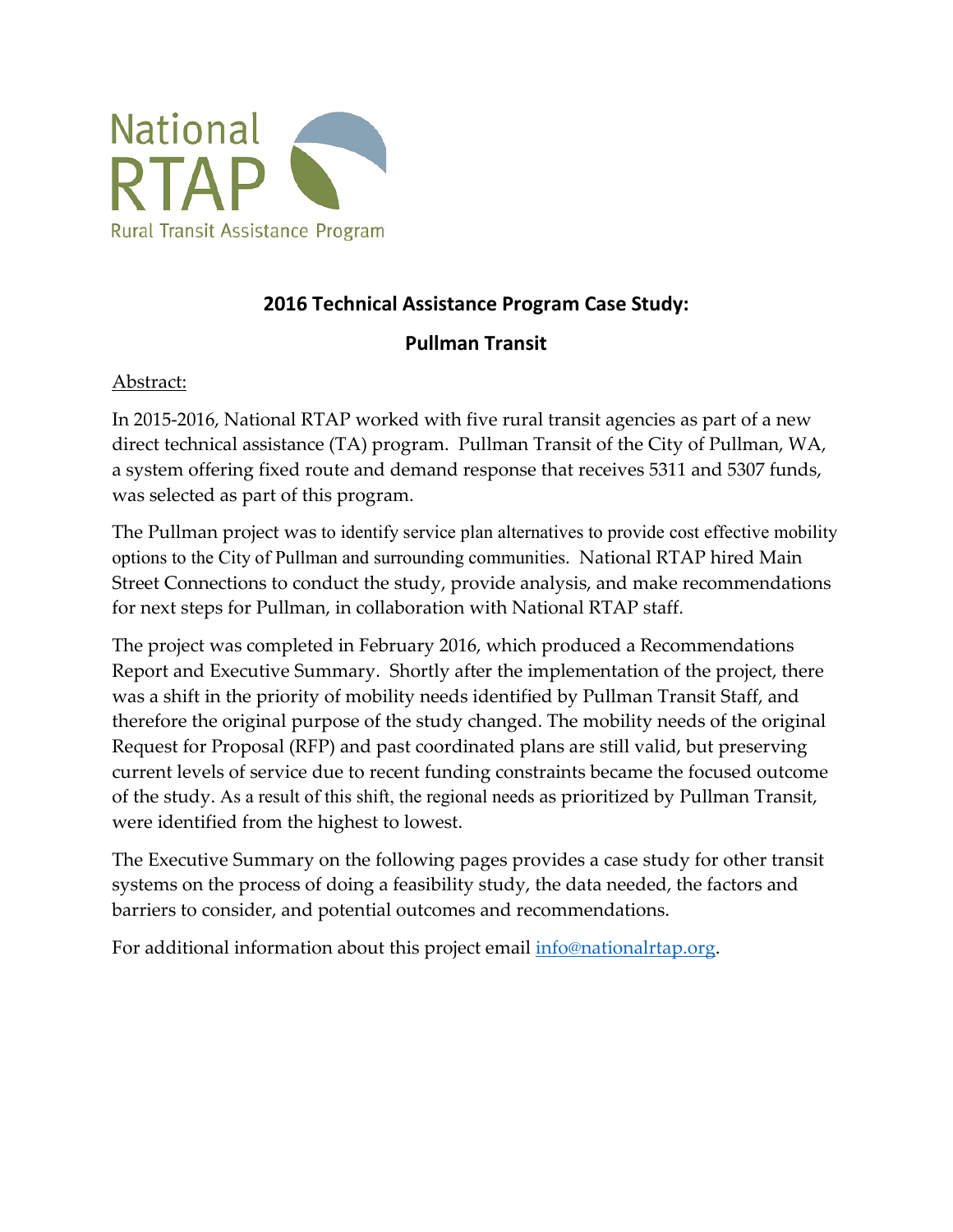

# **Coordination Feasibility Analysis - Executive Summary Pullman Transit**

Main Street Connections February 2016

## **INTRODUCTION**

As the transit provider for the City of Pullman in Washington State, Pullman Transit, in association with National RTAP (National RTAP) participated in an in-depth study of their transit services with the purpose of identifying service plan alternatives to provide cost effective mobility options to the City of Pullman and surrounding communities. The goal was to focus on methods that would enhance existing transit service to provide a more regionally interconnected transportation network through integrated partnering opportunities.

 the transportation consulting firm of Main Street Connections, on behalf of Pullman Transit, to assist in the discovery process to identify mobility alternatives. With the recommendations of the 2014 Coordinated Plan as one resource, National RTAP hired

 a vested interest in its success. The objective is the creation of new or enhanced transportation service that can rely on the coordination of existing services, cost sharing arrangements, technological advancements, and unified collaboration between transportation service providers, and other stakeholders who have

 In early October 2015, Main Street Connections began the project by assessing the existing conditions of Pullman Transit's services, as well as investigating other transportation services transportation services currently available within the region and available alternatives. performed by other provider's in and around the City of Pullman, the City of Moscow, and Whitman County. This assessment was performed to provide both a snapshot of all

 Shortly after the implementation of the project, there was a shift in the priority of mobility needs identified by Pullman Transit Staff, and therefore the original purpose of the study changed. The mobility needs of the original Request for Proposal (RFP) and past coordinated 1are still valid, but preserving current levels of service due to recent funding constraints became the focused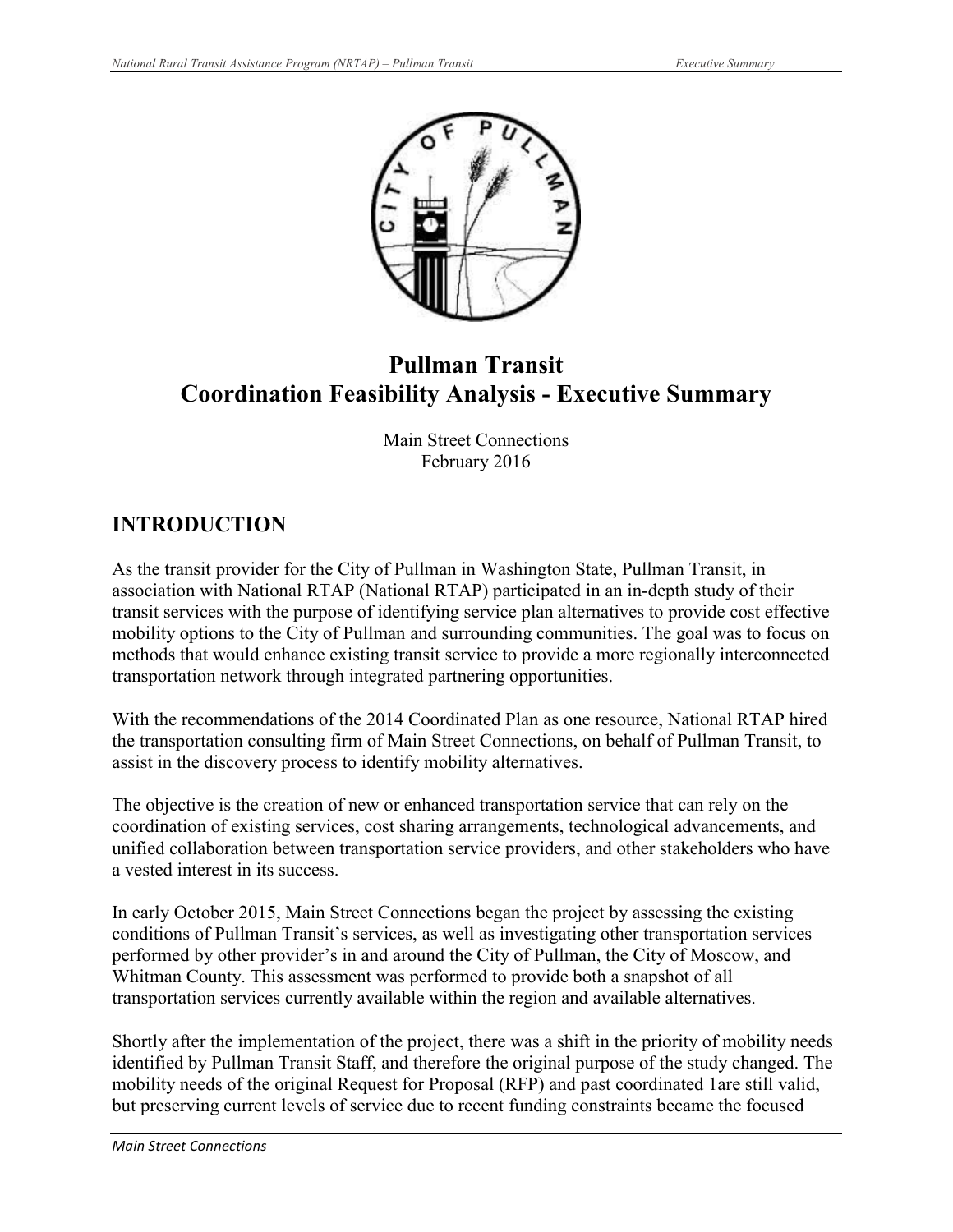outcome of the study. As a result of this shift, regional needs as prioritized by Pullman Transit from highest to lowest are:

- Maintain Existing Levels of Service
- Expand Service to Moscow
- Mobility Coordination

 Pullman Transit elected to move the project forward with the understanding that the new goal will be to discover cost effective alternatives, to allow Pullman Transit to maintain current The consulting firm of Main Street Connections, in collaboration with the National RTAP and service levels, based on its current budget. Conversely, Main Street Connections would also develop one methodology with regional coordination in mind, comparable to the original RFP, and offers a blueprint for the region should resources and priorities change.

### **PULLMAN SITE VISIT**

 On November 16th, 2015 staff from the National RTAP and Main Street Connections (MSC) met with Pullman Transit to present existing conditions, current findings, and to discuss initial project recommendations.

 The purpose of the site visit was to gain a better perspective of local concerns that changed the focus of the study, discuss potential opportunities discovered from initial research and review, During the visit Main Street Connections toured the Pullman transit facility, the City of Pullman, identify additional barriers, and discuss recommended alternatives to present the best possible approach to meet Pullman Transit's goals. Those recommendations are contained in this report. the Washington State University (WSU) Campus, and the City of Moscow.

### **BARRIERS**

 Transportation demand needs usually expand beyond set geographical borders, such as city or town limits. Operating within these set municipal boundaries represents a fundamental characteristic of most traditional public transit services, due to a variety of factors, with funding constraints as the driving force. The purpose of this coordination study was to increase mobility and commuters alike. A coordinated system can be achieved between public transit agencies and/or human service agencies, but a coordinated study also first needs to identify barriers that options for the City of Pullman, and Whitman County residents, employers, students, visitors, can impede coordination in the region. The four barriers identified during this project include:

Barrier 1: Mandatory Indoor Storage for Transit Vehicles

 vehicles. The mandate requires that transit vehicles are sheltered indoors during non-revenue contributing to contaminated test samples and fines imposed upon them by the state. It was found that a state mandate exists for reducing storm water contamination from transit service hours. Pullman Transit currently struggles to comply with this mandate risking

Barrier 2: Vehicle staging at WSU not an option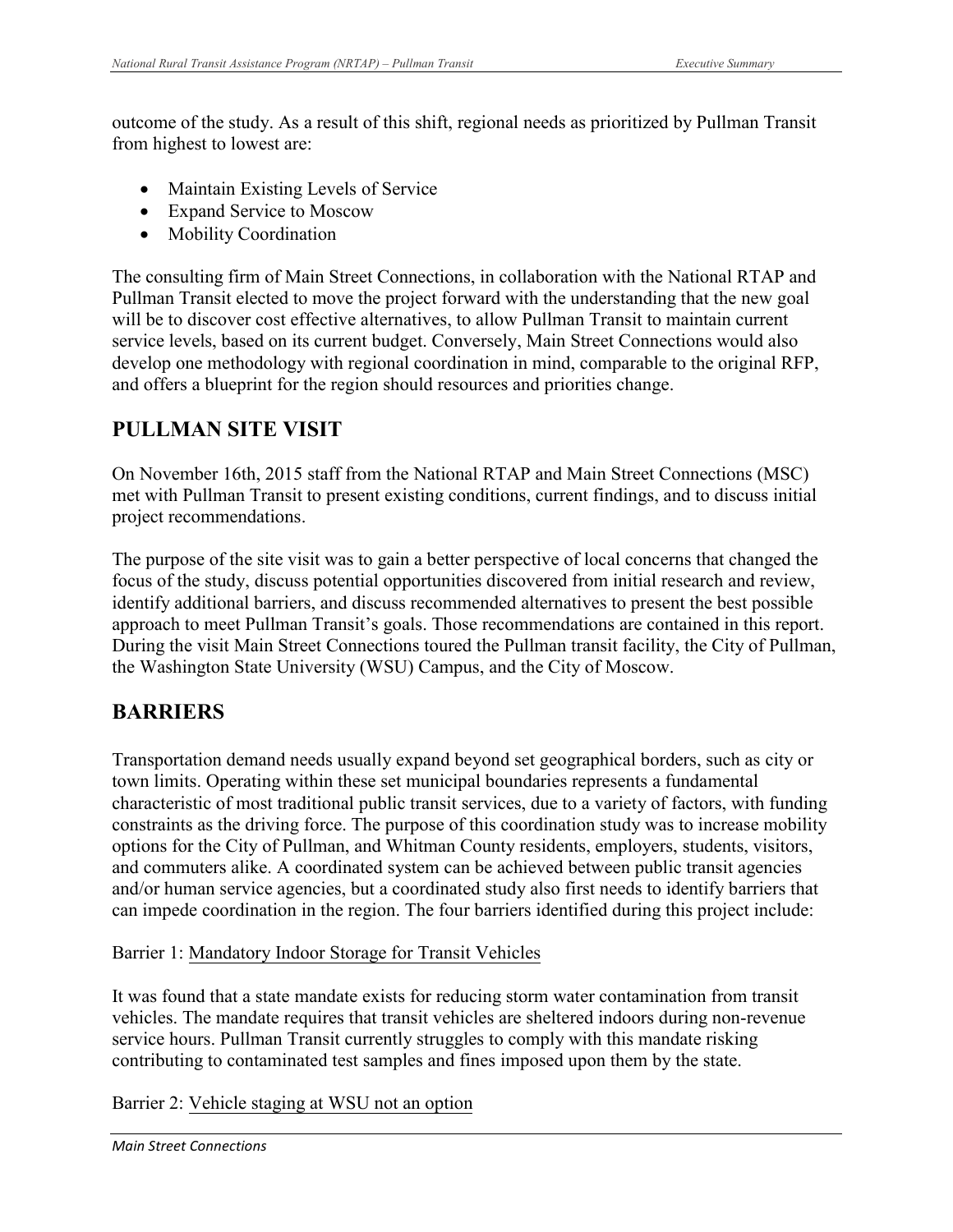future and WSU real estate needs take precedence. Vehicle staging possibilities at locations on the WSU campus cannot be achieved because unused real estate on campus is hard to come by. The Campus will also be expanding in the near

#### Barrier 3: Maintaining existing services a higher priority than service expansion at this time

 The Pullman City Council has prioritized maintaining existing services over service expansion to Moscow, or other regional locations at this time.

Barrier 4: Technology compatibility

Pullman Transit's mapping and AVL technologies are robust but also proprietary in design. This makes data mining difficult, and provides limited ability for partner integration between technology components.

### **SERVICE RECOMMENDATIONS**

Based upon the full review and analysis of the Pullman Transit system, discussions with staff before and during the site visit, and the barriers identified, the team has developed the following recommendations to enhance Pullman Transit's system from a regional perspective. This transportation network also takes into account sustaining Pullman's Transit services as a top priority, with the current funding levels already in place.

The three recommendations are as follows:

### Recommendation 1 – Establish a Partner Network to Enhance Existing Service

Because Pullman Transit identified their top priority as maintaining current levels of service with existing funding levels, the first recommendation is to develop a network of providers through partnerships, to establish an expanded network of services through an understanding of service area, potential transfer points, and a process of communication, that can offer regional mobility options at little to no cost.

The project team recommended that Pullman Transit continue and/or begin the process of contacting their current and potential partner agencies, and begin to understand the types of service provided. This is essentially the discovery phase of the partner network.

#### Recommendation 2 – Service Expansion to Moscow

The project team recommended that in order to achieve service expansion to Moscow, it first is necessary to accurately identify all transportation services that currently exist between the City of Pullman, and the City of Moscow.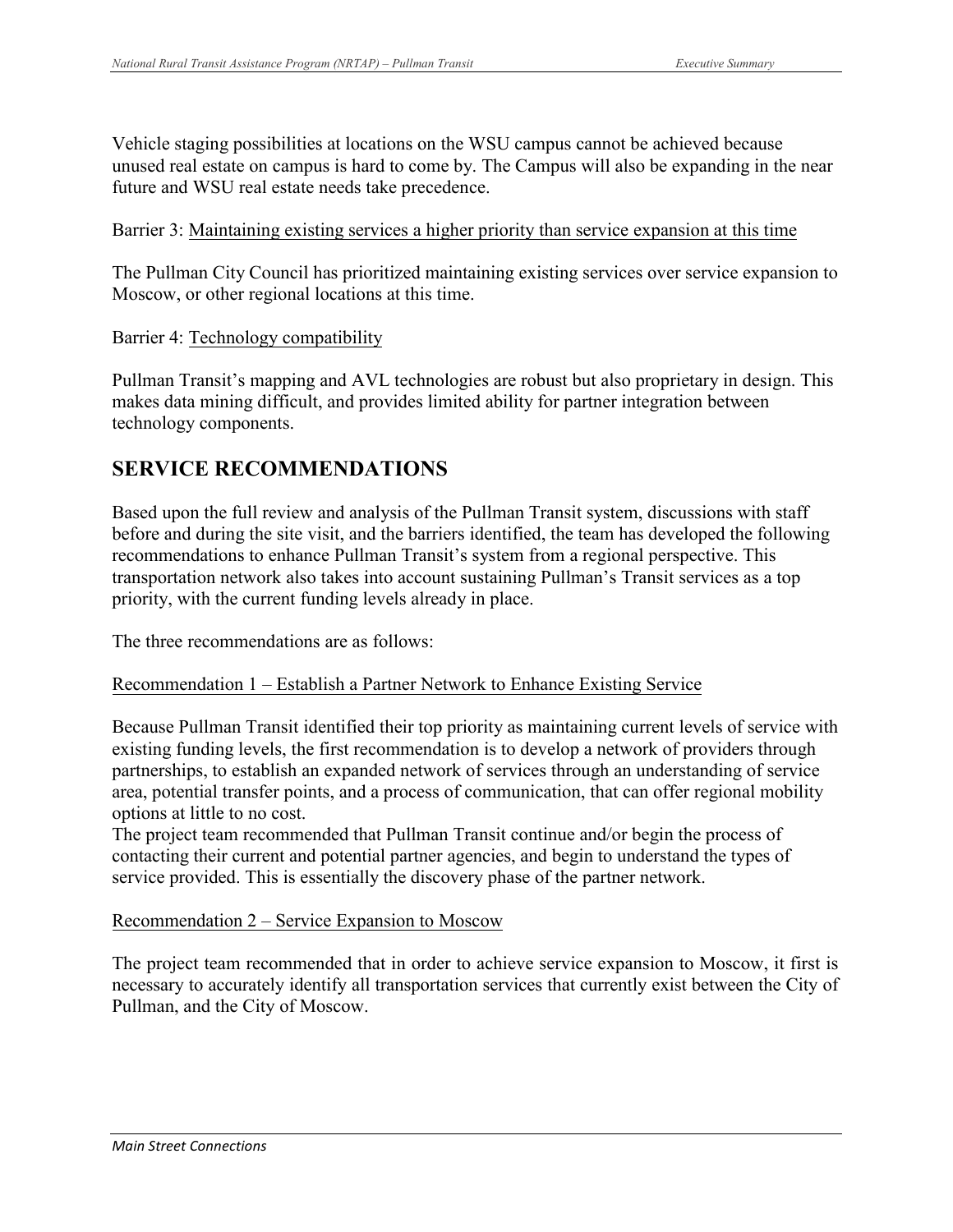includes Northwestern Trailways, an intercity provider, with service between the two cities four Connections also recommended Pullman Transit reach out to the Washington State Department availability of the "In-Kind Match for Intercity Bus" program that was established in 2006 as a the FAST ACT. There are several transportation options that currently exist between Pullman and Moscow. This times daily. ZipCar and Zimride both located on the WSU campus. Zip cars must be reserved in advance, and Zimride is a ride share network for use of WSU students, faculty, and staff. Expanding on the recommendation of utilizing Northwestern Trailways services, Main Street of Transportation (WSDOT), Intercity Bus Program Section, to inquire about the potential pilot project under SAFETEA-LU, made permanent under MAP-21 and further enhanced under

Depending upon availability of resources, this program may offer further opportunity to establish connectivity between Pullman and Moscow.

### Recommendation 3 – Mobility Coordination

 coordination and on maintaining existing levels of transit service should take precedence. With the 2014 coordinated plan recommendations still valid, the project team provided a multi-agency approach that would be in line with the recommendations of the 2014 Coordinated The major focus of this study initially was to assist Pullman Transit with a regional transit coordinated plan. However, as referenced earlier in this summary, the shift in priority away from coordinated plan for future reference, should coordination become a focus. The plan constitutes a Plan.

 but also a cost sharing methodology that offers fair and equitable distribution of services. The project team offers in this recommendation, a holistic approach to coordination that takes into account not only inclusion of providers and agencies who have clients with mobility needs,

## **RECOMMENDATIONS SUMMARY**

The recommendations above vary in complexity and design, yet all can achieve regional connectivity. Because it is the top priority for Pullman Transit to maintain existing levels ofservice, the most favorable recommendation in the view of Main Street Connections is as follows:

### **Most Favorable Recommendation**:

Service Expansion to Moscow, as referenced in recommendation 2 above, we consider most favorable with the ability to leverage the funding associated with the "In-Kind Match for Intercity Bus Program." This funding is not a guarantee however, and the State of Washington may not have remaining resources or approve funding this project. If this funding is available however, the project could be very cost effective and offer regional connectivity at minimal cost.